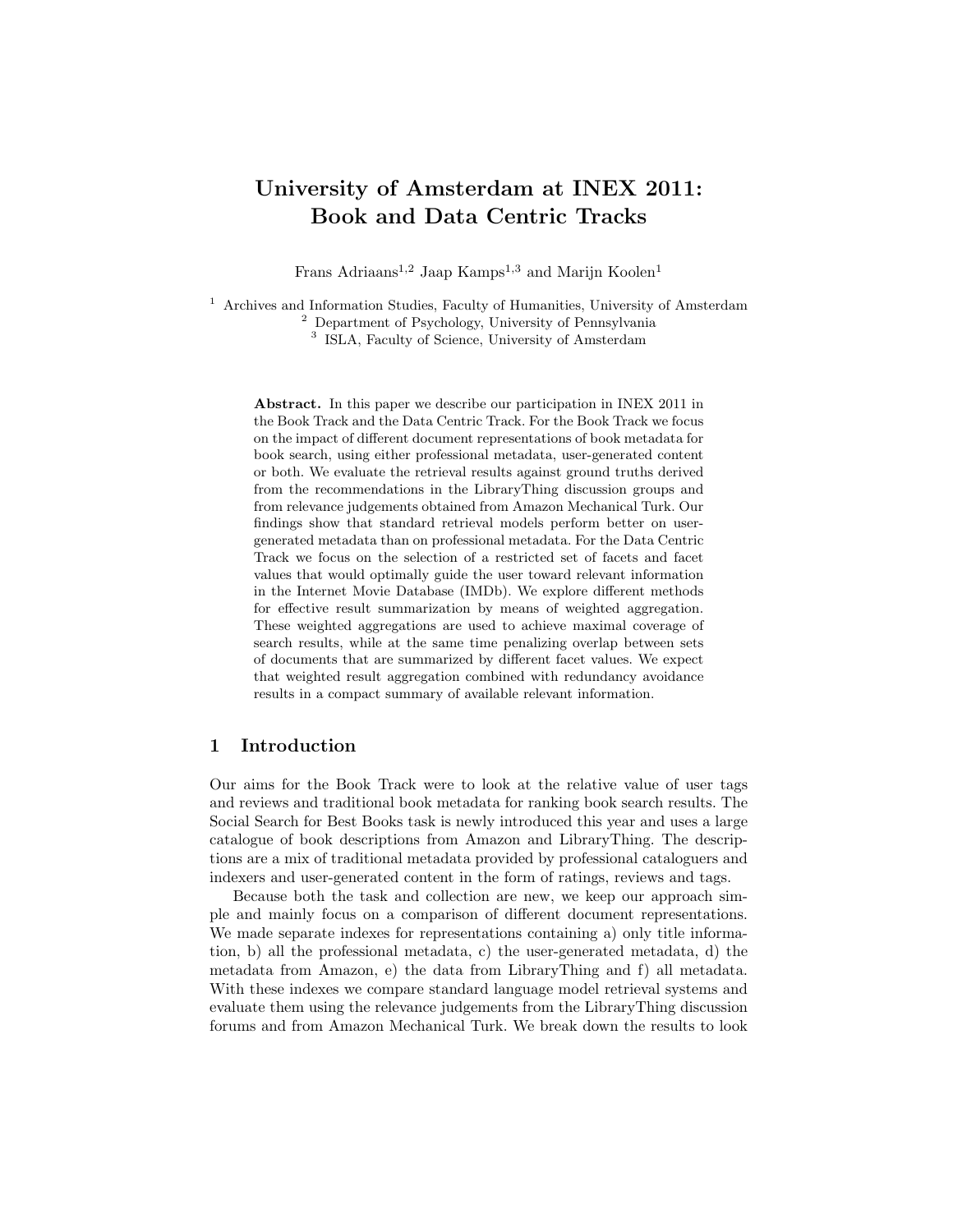at performance on different topic types and genres to find out which metadata is effective for particular categories of topics.

For the Data Centric Track we focus on the selection of a restricted set of facets and facet values that would optimally guide the user toward relevant information. We aim to improve faceted search by addressing two issues: weighted result aggregation and redundancy avoidance.

The traditional approach to faceted search is to simply count the number of documents that is associated with each facet value. Those facet values that have the highest number of counts are returned to the user. In addition to implementing this simple approach, we explore the aggregation of results using weighted document counts. The underlying intuition is that facet values with the most documents are not necessarily the most relevant values [\[1\]](#page-12-0). That is, buying a dvd by the director who directed the most movies does not necessarily meet the search demands of a user. It may be more suitable to return directors who made a large number of important (and/or popular) movies. More sophisticated result aggregations, acknowledging the importance of an entity, may thus provide better hints for further faceted navigation than simple document counts. We therefore explore different methods for effective result summarization by means of weighted aggregation.

Another problem in faceted search concerns the avoidance of overlapping facets [\[2\]](#page-12-1). That is, facets whose values describe highly similar set of documents should be avoided. We therefore aim at penalizing overlap between sets of documents that are summarized by different facet values. We expect that weighted result aggregation combined with redundancy avoidance results in a compact summary of the available relevant information.

We describe our experiments and results for the Book Track in Section [2](#page-1-0) and for the Data Centric Track in Section [3.](#page-5-0) In Section [4,](#page-11-0) we discuss our findings and draw preliminary conclusions.

# <span id="page-1-0"></span>2 Book Track

In the INEX 2011 Book Track we participated in the Social Search for Best Books task. Our aim was to investigate the relative importance of professional and user-generated metadata. The document collection consists of 2.8 million book description, with each description combining information from Amazon and LibraryThing. The Amazon data has both traditional book metadata such as title information, subject headings and classification numbers, and user-generated metadata as well as user ratings and reviews. The data from LibraryThing consists mainly of user tags.

Professional cataloguers and indexers aim to keep metadata mostly objective. Although subject analysis to determine headings and classification codes is somewhat subjective, the process follows a formal procedure and makes use of controlled vocabularies. Readers looking for interesting or fun books to read may not only want objective metadata to determine what book to read or buy next, but also opinionated information such as reviews and ratings. Moreover, subject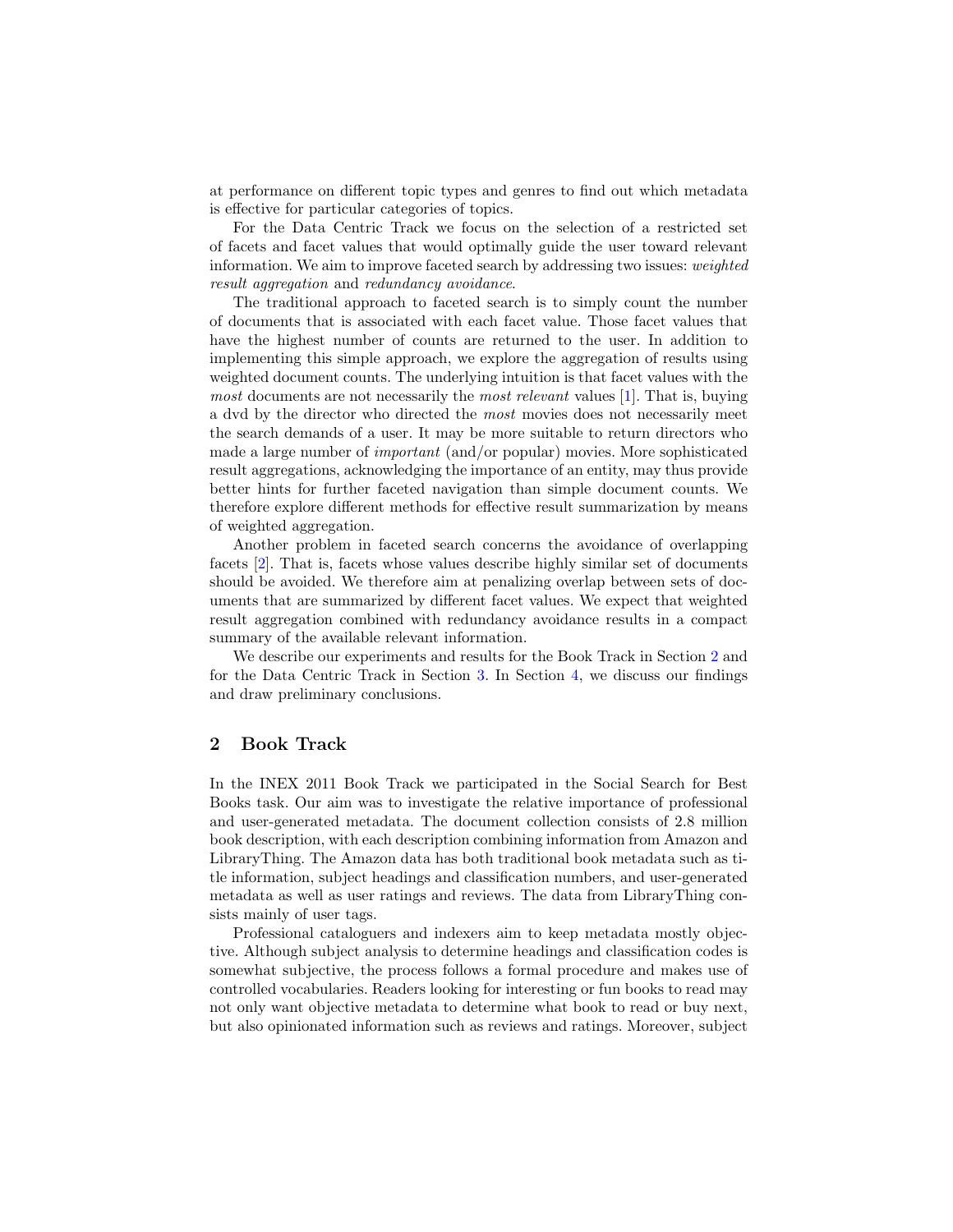headings and classification codes might give a very limited view of what a book is about. LibraryThing users tag books with whatever keywords they want, including personal tags like unread or living room bookcase, but also highly specific, descriptive tags such WWII pacific theatre or natives in Oklahoma.

We want to investigate to what extent professional and user-generated metadata provide effective indexing terms for book retrieval.

#### 2.1 Experimental Setup

We used Indri [\[3\]](#page-12-2) for indexing, removed stopwords and stemmed terms using the Krovetz stemmer. We made 5 separate indexes:

Full : the whole description is indexed.

Amazon: only the elements derived from the Amazon data are indexed.

LT : only the elements derived from the LibraryThing data are indexed.

- Title : only the title information fields (title, author, publisher, publication date, dimensions, weight, number of pages) are indexed.
- Official : only the traditional metadata fields from Amazon are indexed, including the title information (see Title index) and classification and subject heading information.
- Social : only the user-generated content such as reviews, tags and ratings are indexed.

In the Full, LT and Social indexes, the field information from  $\langle \text{tag}\rangle$  elements is also indexed in a separate column to be able to give more weight to terms occurring in <tag> elements.

The topics are taken from the LibraryThing discussion groups and contain a title field which contains the title of a topic thread, a group field which contains the discussion group name and a narrative field which contains the first message from the topic thread.

In our experiments we only used the title fields as queries and default settings for Indri (Dirichlet smoothing with  $\mu = 2500$ ). We submitted the following six runs:

xml amazon : a standard LM run on the Amazon index.

xml full : a standard LM run on the Full index.

xml full.fb.10.50 : a run on the Full index with pseudo relevance feedback using 50 terms from the top 10 results.

xml lt : a standard LM run on the LT index.

xml social : a standard LM run on the Social index.

xml social.fb.10.50 : a run on the Social index with pseudo relevance feedback using 50 terms from the top 10 results.

Additionally we created the folowing runs:

xml amazon.fb.10.50 : a standard LM run on the Amazon index. xml lt.fb.10.50 : a standard LM run on the LT index. xml official : a standard LM run on the Official index. xml title : a standard LM run on the Title index.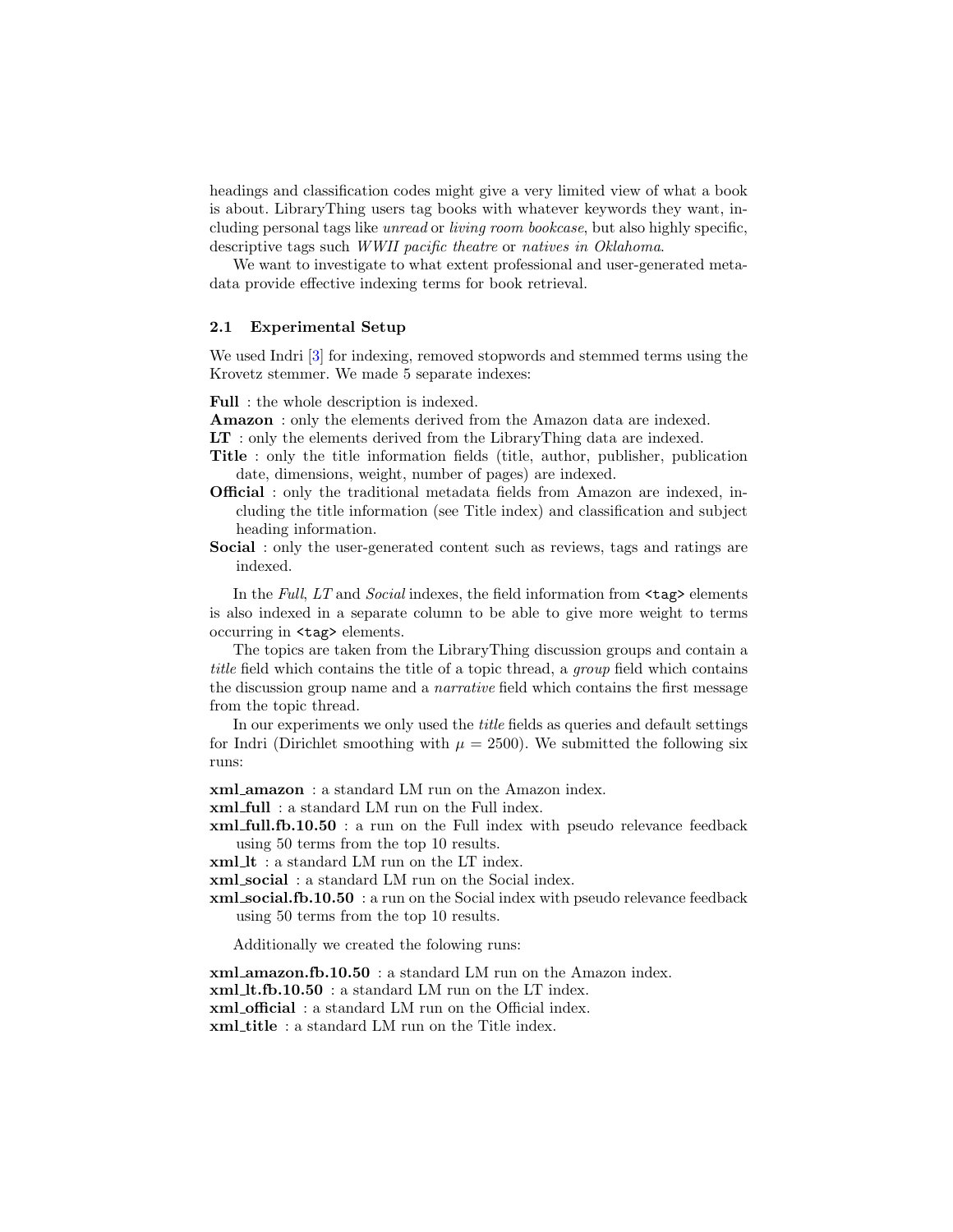<span id="page-3-0"></span>Table 1: Evaluation results for the Book Track runs using the LT recommendation Qrels. Runs marked with \* are official submissions.

| Run                               | nDCG@10 | P@10   | MRR    | MAP    |
|-----------------------------------|---------|--------|--------|--------|
| $xml$ <sub>amazon.fb</sub> .10.50 | 0.2665  | 0.1730 | 0.4171 | 0.1901 |
| $*$ xml_amazon                    | 0.2411  | 0.1536 | 0.3939 | 0.1722 |
| $*$ xml_full.fb.10.50             | 0.2853  | 0.1858 | 0.4453 | 0.2051 |
| $*$ xml_full                      | 0.2523  | 0.1649 | 0.4062 | 0.1825 |
| $xml_l.t.fb.10.50$                | 0.1837  | 0.1237 | 0.2940 | 0.1391 |
| $*$ xml_lt                        | 0.1592  | 0.1052 | 0.2695 | 0.1199 |
| xml_prof                          | 0.0720  | 0.0502 | 0.1301 | 0.0567 |
| $*$ xml_social.fb.10.50           | 0.3101  | 0.2071 | 0.4811 | 0.2283 |
| $*$ xml social                    | 0.2913  | 0.1910 | 0.4661 | 0.2115 |
| xml_title                         | 0.0617  | 0.0403 | 0.1146 | 0.0563 |

<span id="page-3-1"></span>Table 2: Evaluation results for the Book Track runs using the AMT Qrels. Runs marked with  $*$  are official submissions.

| Run                     | nDCG@10 | P@10   | MRR    | MAP    |
|-------------------------|---------|--------|--------|--------|
| xml_amazon.fb.10.50     | 0.5954  | 0.5583 | 0.7868 | 0.3600 |
| *xml_amazon             | 0.6055  | 0.5792 | 0.7940 | 0.3500 |
| $*$ xml_full.fb.10.50   | 0.5929  | 0.5500 | 0.8075 | 0.3898 |
| $*$ xml full            | 0.6011  | 0.5708 | 0.7798 | 0.3818 |
| $xml_l$ t.fb.10.50      | 0.4281  | 0.3792 | 0.7157 | 0.2368 |
| $*$ xml lt              | 0.3949  | 0.3583 | 0.6495 | 0.2199 |
| xml_prof                | 0.1625  | 0.1375 | 0.3668 | 0.0923 |
| $*$ xml_social.fb.10.50 | 0.5425  | 0.5042 | 0.7210 | 0.3261 |
| *xml_social             | 0.5464  | 0.5167 | 0.7031 | 0.3486 |
| xml_title               | 0.2003  | 0.1875 | 0.3902 | 0.1070 |

## 2.2 Results

The Social Search for Best Books task has two sets of relevance judgements. One based on the lists of books that were recommended on the LT discussion groups, and one based on document pools of the top 10 results of all official runs, judged by Mechanical Turk workers. For the latter set of judgements, a subset of 24 topics was selected from the larger set of 211 topics from the LT forums.

We first look at the evaluation results based on the Qrels derived from the LT discussion groups in Table [1.](#page-3-0) The runs on the Social index outperform the other runs on all measures. The indexes with no user-generated metadata–Official and Title—lead to low scoring runs. Feedback is effective on the four indexes Amazon, Full, LT and Social.

Next we look at the results based on the Mechanical Turk judgements over the subset of 24 topics in Table [2.](#page-3-1) Here we see a different pattern. With the top 10 results judged on relevance, all scores are higher than with the LT judgements. This is probably due in part to the larger number of judged documents, but perhaps also to the difference in the tasks. The Mechanical Turk workers were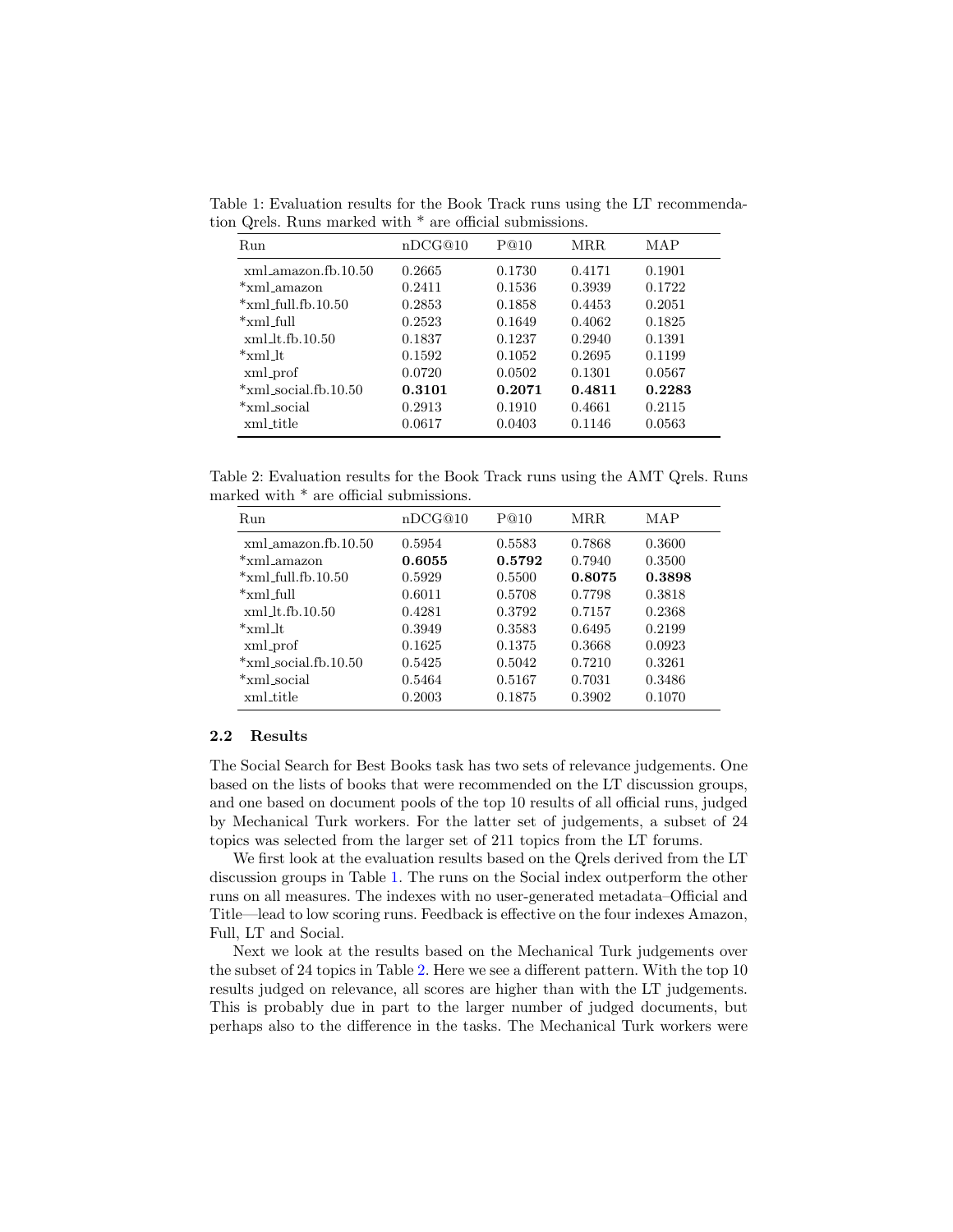<span id="page-4-0"></span>Table 3: Evaluation results for the Book Track runs using the LT recommendation Qrels for the 24 topics selected for the AMT experiment. Runs marked with \* are official submissions.

| Run                               | nDCG@10 | P@10   | <b>MRR</b> | MAP    |
|-----------------------------------|---------|--------|------------|--------|
| $xml$ <sub>amazon.fb</sub> .10.50 | 0.2103  | 0.1625 | 0.3791     | 0.1445 |
| xml_amazon                        | 0.1941  | 0.1583 | 0.3583     | 0.1310 |
| $xml$ -full.fb.10.50              | 0.2155  | 0.1708 | 0.3962     | 0.1471 |
| xml_full                          | 0.1998  | 0.1625 | 0.3550     | 0.1258 |
| $xml_l.t.fb.10.50$                | 0.1190  | 0.0833 | 0.3119     | 0.0783 |
| xml_lt                            | 0.1149  | 0.0708 | 0.3046     | 0.0694 |
| xml_prof                          | 0.0649  | 0.0500 | 0.1408     | 0.0373 |
| $xml$ social.fb.10.50             | 0.3112  | 0.2333 | 0.5396     | 0.1998 |
| xml_social                        | 0.2875  | 0.2083 | 0.5010     | 0.1824 |
| xml_title                         | 0.0264  | 0.0167 | 0.0632     | 0.0321 |

asked to judged the topical relevance of books—is the book on the same topic as the request from the LT forum—whereas the LT forum members were asked by the requester to recommend books from a possibly long list of topically relevant books. Another interesting observation is that feedback is not effective for the AMT evaluation, whereas it was effective for the LT evaluation.

Perhaps another reason is that the two evaluations use different topic sets. To investigate the impact of the topic set, we filtered the LT judgements on the 24 topics selected for AMT, such that the LT and AMT judgements are more directly comparable. The results are shown in Table [3.](#page-4-0) The pattern is similar to that of the LT judgements over the 211 topics, indicating that the impact of the topic set is small. The runs on the Social index outperform the others, with the Amazon and Full runs scoring better than the LT runs, which in turn perform better than the Official and Title runs. Feedback is again effective for all reported measures. In other words, the observed difference between the LT and AMT evaluations is not caused by difference in topics but probably caused by the difference in the tasks.

#### 2.3 Analysis

The topics of the SB Track are labelled with topic type and genre. There are 8 different type labels: subject (134 topics), author (32), genre (17), series (10), known-item  $(7)$ , edition  $(7)$ , work  $(3)$  and language  $(2)$ .

We break down the evaluation results over topic types and take a closer look at the subject, author and genre types.

The other types have either very small numbers of topics (work and language), or are hard to evaluate with the current relevance judgements. For instance, the edition topics ask for a recommended edition of a particular work. In the relevance judgements the multiple editions of a work are all mapped to a single work ID in LibraryThing. Some books have many more editions than others, which would create in imbalance in the relevance judgements for most topics.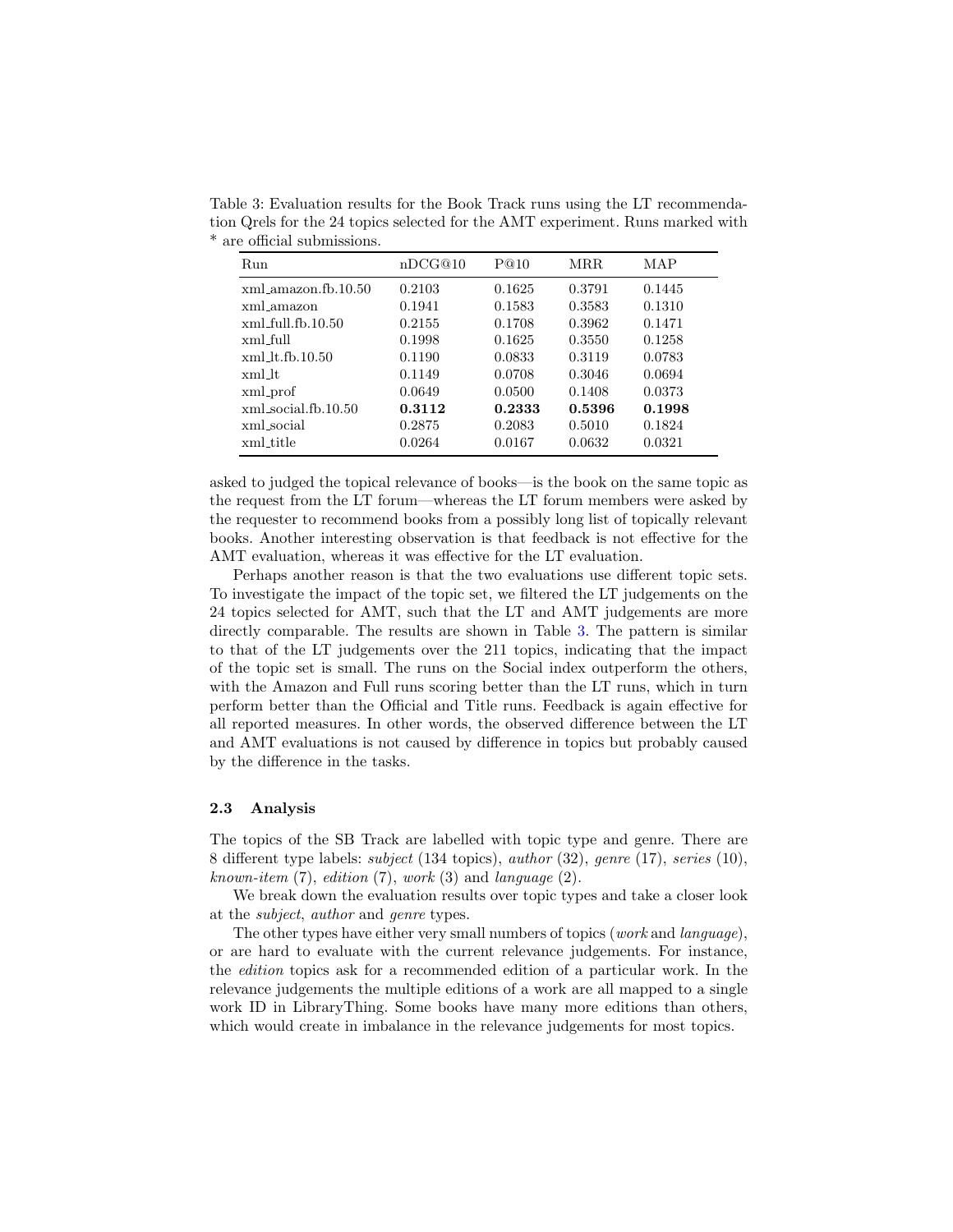<span id="page-5-1"></span>Table 4: Evaluation results using the LT recommendation Qrels across different topic genres and types. Runs marked with \* are official submissions.

|                                   |        |                     | nDCG@10 |                      |        |
|-----------------------------------|--------|---------------------|---------|----------------------|--------|
| Run                               |        | Fiction Non-fiction |         | Subject Author Genre |        |
| $xml$ <sub>amazon.fb</sub> .10.50 | 0.2739 | 0.2608              | 0.2203  | 0.4193               | 0.0888 |
| *xml_amazon                       | 0.2444 | 0.2386              | 0.1988  | 0.3630               | 0.0679 |
| $*$ xml_full.fb.10.50             | 0.2978 | 0.2765              | 0.2374  | 0.4215               | 0.1163 |
| $*$ xml_full                      | 0.2565 | 0.2491              | 0.2093  | 0.3700               | 0.0795 |
| xmllt.fb.10.50                    | 0.1901 | 0.1888              | 0.1597  | 0.2439               | 0.0850 |
| $*$ xml lt                        | 0.1535 | 0.1708              | 0.1411  | 0.2093               | 0.0762 |
| xml_prof                          | 0.0858 | 0.0597              | 0.0426  | 0.1634               | 0.0225 |
| $*$ xml_social.fb.10.50           | 0.3469 | 0.2896              | 0.2644  | 0.4645               | 0.1466 |
| *xml_social                       | 0.3157 | 0.2783              | 0.2575  | 0.4006               | 0.1556 |
| xml_title                         | 0.0552 | 0.0631              | 0.0375  | 0.1009               | 0.0000 |

The genre labels can be grouped into fiction, with genre label Literature (89 topics) and non-fiction, with genre labels such as history (60 topics), biography  $(24)$ , military  $(16)$ , religion  $(16)$ , technology  $(14)$  and science  $(11)$ .

The evaluation results are shown in Table [4.](#page-5-1)

For most runs there is no big difference in performance between fiction and non-fiction topics, with slightly better performance on the fiction topics. For the two runs on the Social index the difference is bigger. Perhaps this is due to a larger amount of social metadata for fiction books. The standard run on the LT index (xml lt) performs better on the non-fiction topics, suggesting the tags for non-fiction are more useful than for fiction books.

Among the topic types we see the same pattern across all measures and all runs. The author topic are easier than the subject topics, which are again easier than the *genre* topics. We think this is a direct reflection of the clarity and specificity of the information needs and queries. For author related topics, the name of the author is a very clear and specific retrieval cue. Subject are somewhat broader and less clearly defined, making it harder to retrieve exactly the right set of books. For genre-related topics it is even more difficult. Genres are broad and even less clearly defined. For many genres there are literally (tens of) thousands of books and library catalogues rarely go so far in classifying and indexing specific genres. This is also reflected by the very low scores of the Official and Title index runs for genre topics.

# <span id="page-5-0"></span>3 Data Centric Track

For the Data Centric Track we participated in the Ad Hoc Task and the Faceted Search Task. Our particular focus was on the Faceted Seach Task where we aim to discover for each query a restricted set of facets and facet values that best describe relevant information in the results list. Our general approach is to use weighted result aggregations to achieve maximal coverage of relevant documents in IMDb. At the same time we aim to penalize overlap between sets of documents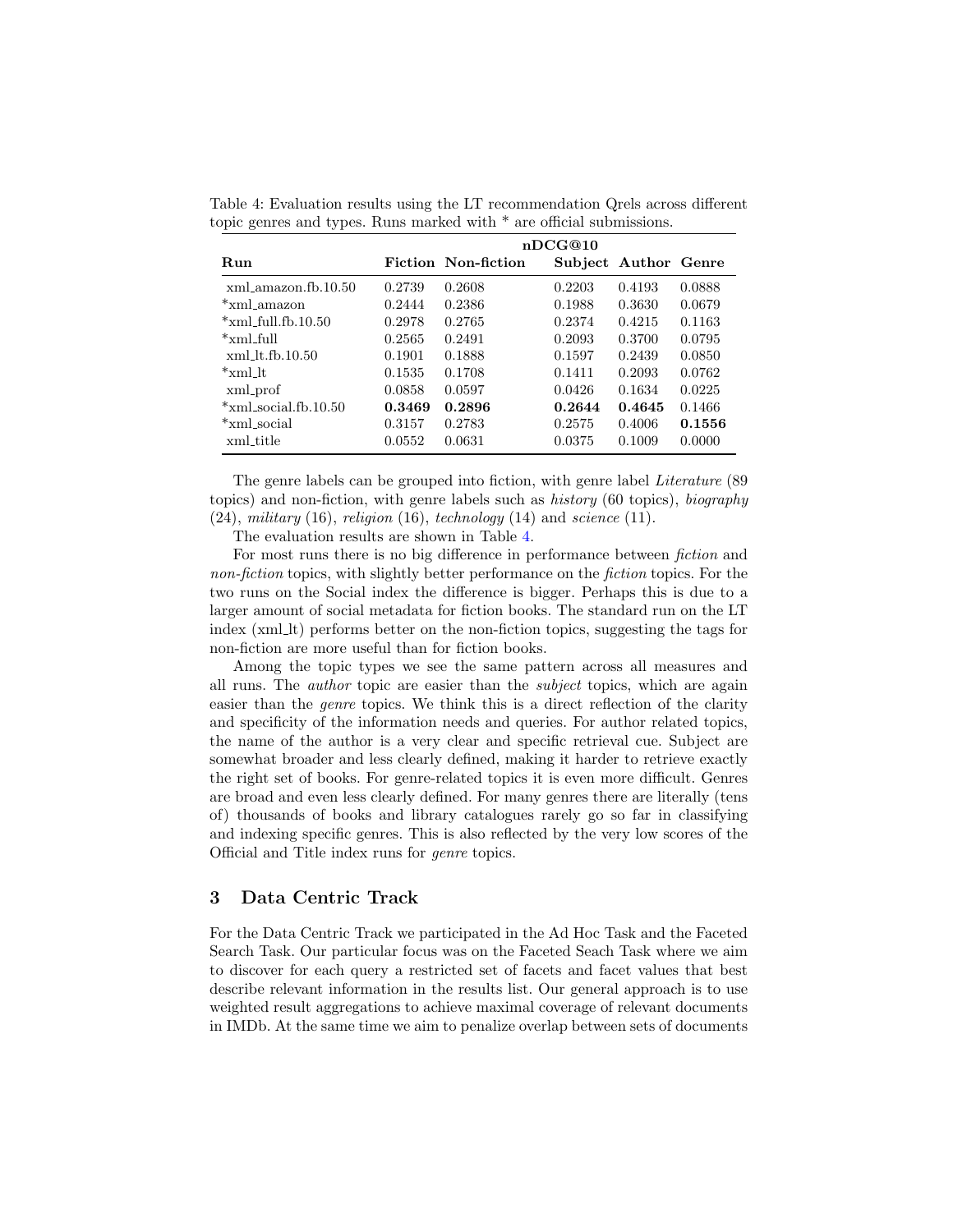that are summarized by different facet values. We expect that weighted result aggregation combined with redundancy avoidance results in a compact summary of the available relevant information. Below we describe our setup and provide details about the different runs that we submitted to INEX. At the time of writing no results are available for the Faceted Search Task. We are therefore unable to provide an analysis of the performance of our different Faceted Search runs at this point in time.

### 3.1 Experimental Setup

In all ad hoc runs (Ad Hoc and Faceted Search) we use Indri [\[3\]](#page-12-2) with Krovetz stemming and default smoothing (Dirichlet with  $\mu = 2500$ ) to create an index. All XML leaf elements in the IMDb collection are indexed as fields. The XML document structure was not used for indexing. Documents were retrieved using title fields only. The maximum number of retrieved documents was set to 1000 (Ad Hoc Task) and 2000 (Faceted Search Task). We submitted one run for the Ad Hoc Search Task and three runs for the Faceted Search Task.

Ad Hoc Task Since the Ad Hoc Search Task was not the focus of our participation, only one run (UAms2011adhoc) was generated for the Ad Hoc topic set, using the settings described above.

Faceted Search Task Three runs were generated for the Faceted Search Task (UAms2011indri-c-cnt, UAms2011indri-cNO-scr2, UAms2011lucene-cNOlth). In each run, a hierarchy of recommended facet values is constructed for each topic. Every path through the hierarchy represents an accumulated set of conditions on the retrieved documents. The search results become more refined at every step, and the refinement ultimately narrows down a set of potentially interesting documents. Below we describe our approach to faceted search in more detail.

## 3.2 Step 1: Ad hoc run on IMDb collection

Two ad hoc result files were used: the 2011-dc-lucene.trec file provided by the INEX organization, and an ad hoc run that was created on the fly using Indri. The maximum number of results was set to 2000.

#### 3.3 Step 2: Facet selection

The candidate set consists of all numerical and categorical fields in the IMDb collection. (Free-text fields were not allowed as candidate facets by the organization.) The goal was to select useful facets (and values) from the set of candidate facets.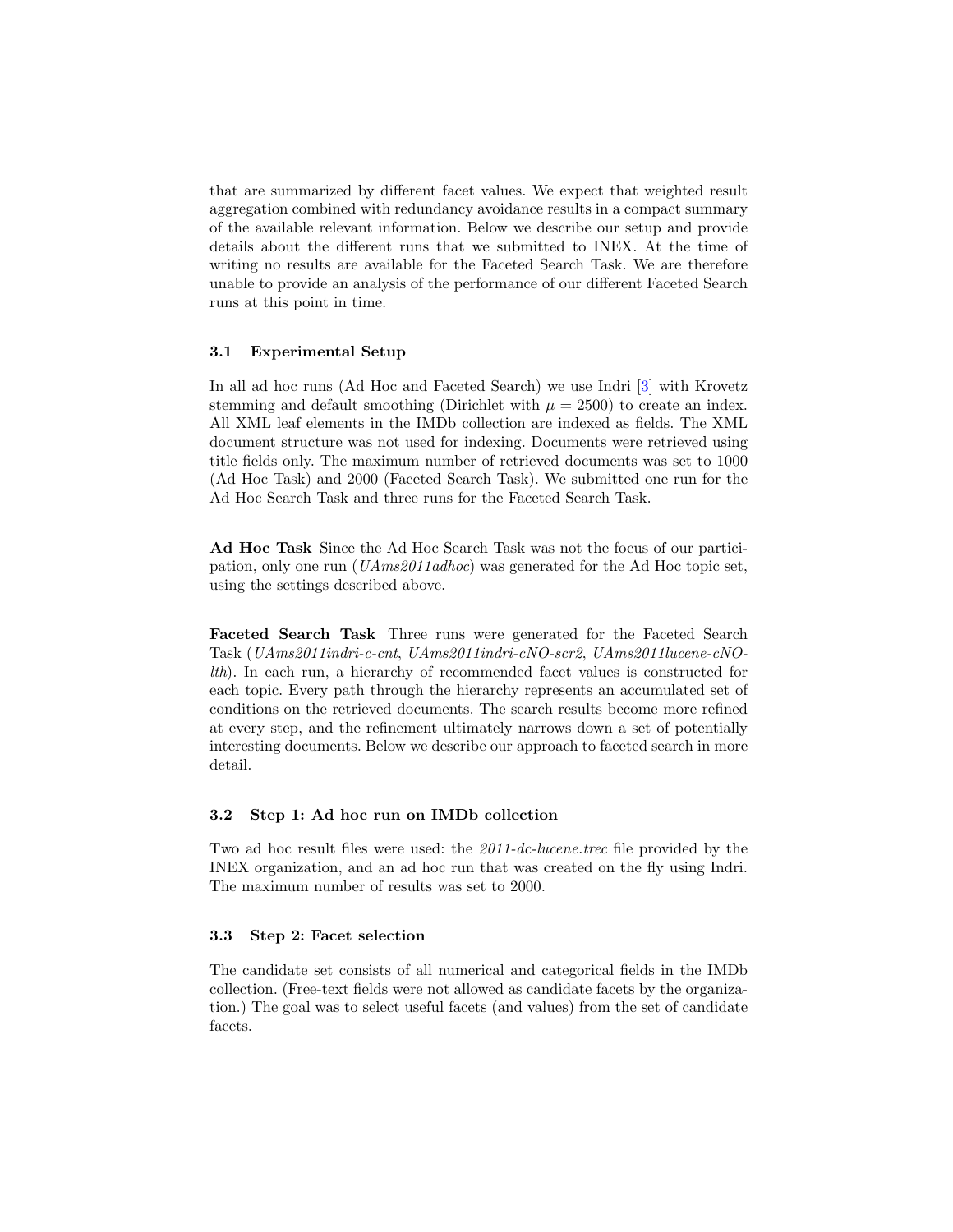Result aggregation We explored two different methods of weighted result aggregation. The first method is aggregation using document lengths rather than document counts. Since popular movies in IMDb have larger entries (which we measure by file size), we reasoned that summing over document lengths may help in getting popular facet values (associated with popular movies) at the top of the ranked set of facet values. The second method is aggregation using retrieval scores. That is, we sum the retrieval scores of each document taken from the ad hoc run. The idea is that higher-ranked documents in the results file display those facet values that are most likely to be of interest to the user, given the user's query. The difference between the two weighted aggregation methods is that document length is a static ('global') measure of document importance, whereas retrieval scores are dynamic ('local'), resulting in different degrees of importance for different topics. We compare both methods to traditional nonweighted aggregation of search results. The result aggregations form the basis of facet selection, which is described below.

Coverage The idea behind our approach to facet selection is the simple intuition that facets which provide compact summaries of the available data would allow for fast navigation through the collection. This intuition was implemented as facet coverage: the number of documents that are summarized by a facet's top n values<sup>[1](#page-7-0)</sup>. Two types of coverage were implemented. The first version, *coverage*, simply sums up the (weighted) document counts that are associated with the facet's top  $n$  values. A potential pitfall of this approach, however, is that this method favors redundancy. That is, the sets of documents that are associated with different facet values may have a high degree of overlap. For example, the keywords 'murder' and 'homicide' may point to almost identical sets of documents. Since we want to give the user compact overviews of different, nonoverlapping sets of documents that may be of interest to the searcher, we implemented a second version: *coverageNO* ('coverage, no overlap'). Rather than summing up document counts, *coverageNO* counts the number of unique documents that are summarized by the facet's top  $n$  values. This way redundancy in facet values is penalized.

Coverage-based facet selection is applied recursively. Starting with the complete set of ad hoc results (corresponding to the root node of the facet hierarchy), the facet with the highest coverage is chosen. The set of results is then narrowed down to the set of documents that are covered by this facet. With this new set, a second facet is chosen with the highest coverage within the new set. This selection process continues until a specified number of facets has been selected.<sup>[2](#page-7-1)</sup> We apply facet selection to movie candidate facets and person candidate facets independently, since these facets describe different types of documents (i.e., you cannot drill-down into person files after you've narrowed down the results using a movie facet). An example of a ranked set of movie facets for the query 'Vietnam' is given in Table [5.](#page-8-0)

<span id="page-7-0"></span><sup>&</sup>lt;sup>1</sup> In our runs, we explored  $n = 5$  and  $n = 10$ .

<span id="page-7-1"></span> $^{\rm 2}$  We set the maximum number of selected facets to 5.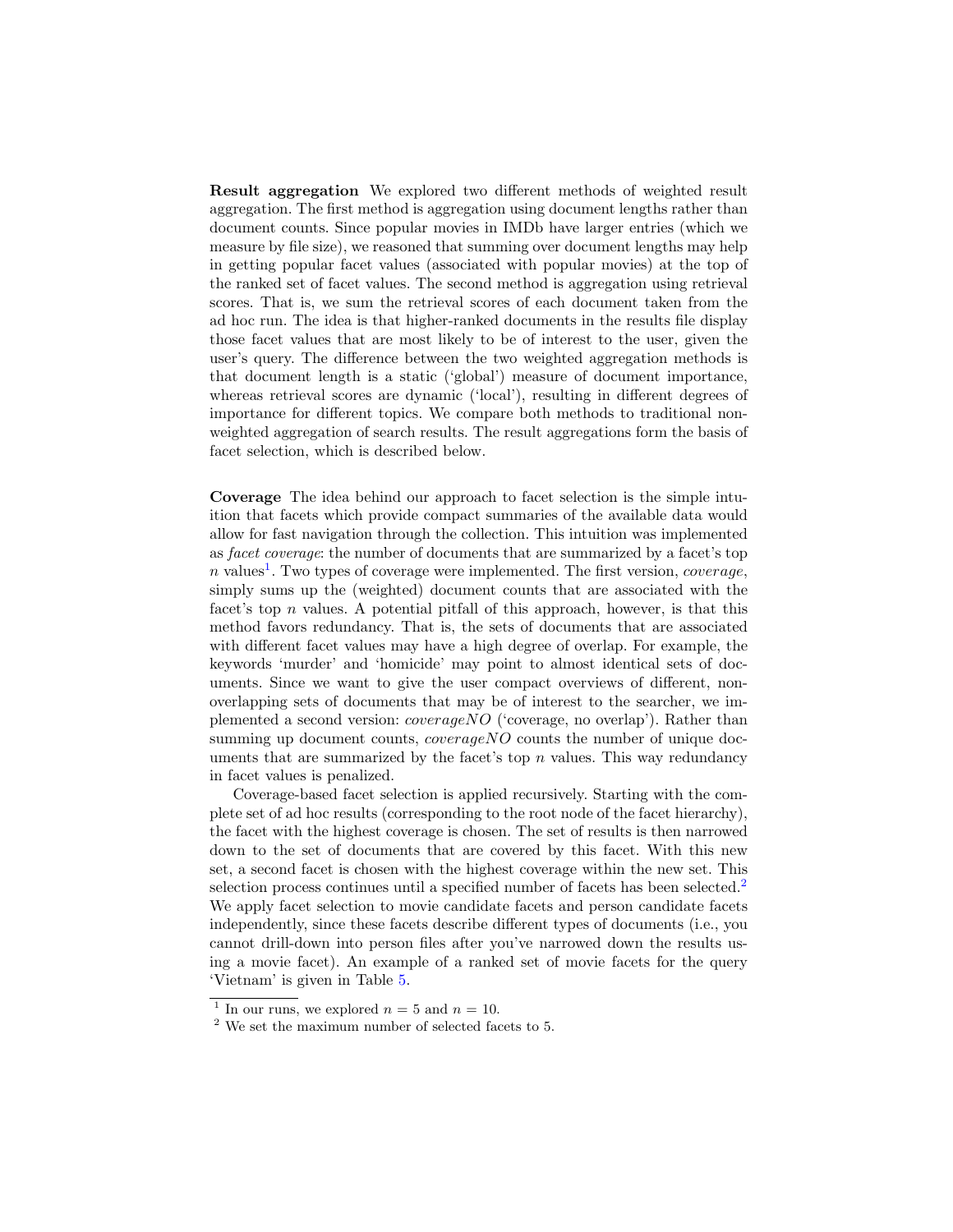<span id="page-8-0"></span>

| Rank           | Coverage | Facet    | Top-5 values                                                                                                                          |
|----------------|----------|----------|---------------------------------------------------------------------------------------------------------------------------------------|
| 1              | 945      | genre    | Drama $(306)$<br>Documentary $(207)$<br>War (199)<br>Action $(157)$<br>Comedy (76)                                                    |
| $\overline{2}$ | 850      | keyword  | vietnam $(286)$<br>vietnam-war $(220)$<br>independent-film (162)<br>vietnam-veteran $(110)$<br>1960s (72)                             |
| 3              | 477      | language | English $(400)$<br>Vietnamese $(42)$<br>French $(16)$<br>Spanish (10)<br>German $(9)$                                                 |
| $\overline{4}$ | 437      | country  | USA (345)<br>UK (30)<br>Canada $(27)$<br>France $(19)$<br>Vietnam $(16)$                                                              |
| 5              | 397      | color    | Color $(291)$<br>Color - (Technicolor) $(45)$<br>Black and White (40)<br>$Color - (Eastmancolor)$ (11)<br>$Color - (Metrocolor) (10)$ |

Table 5: Facets ranked by coverage (based on document counts).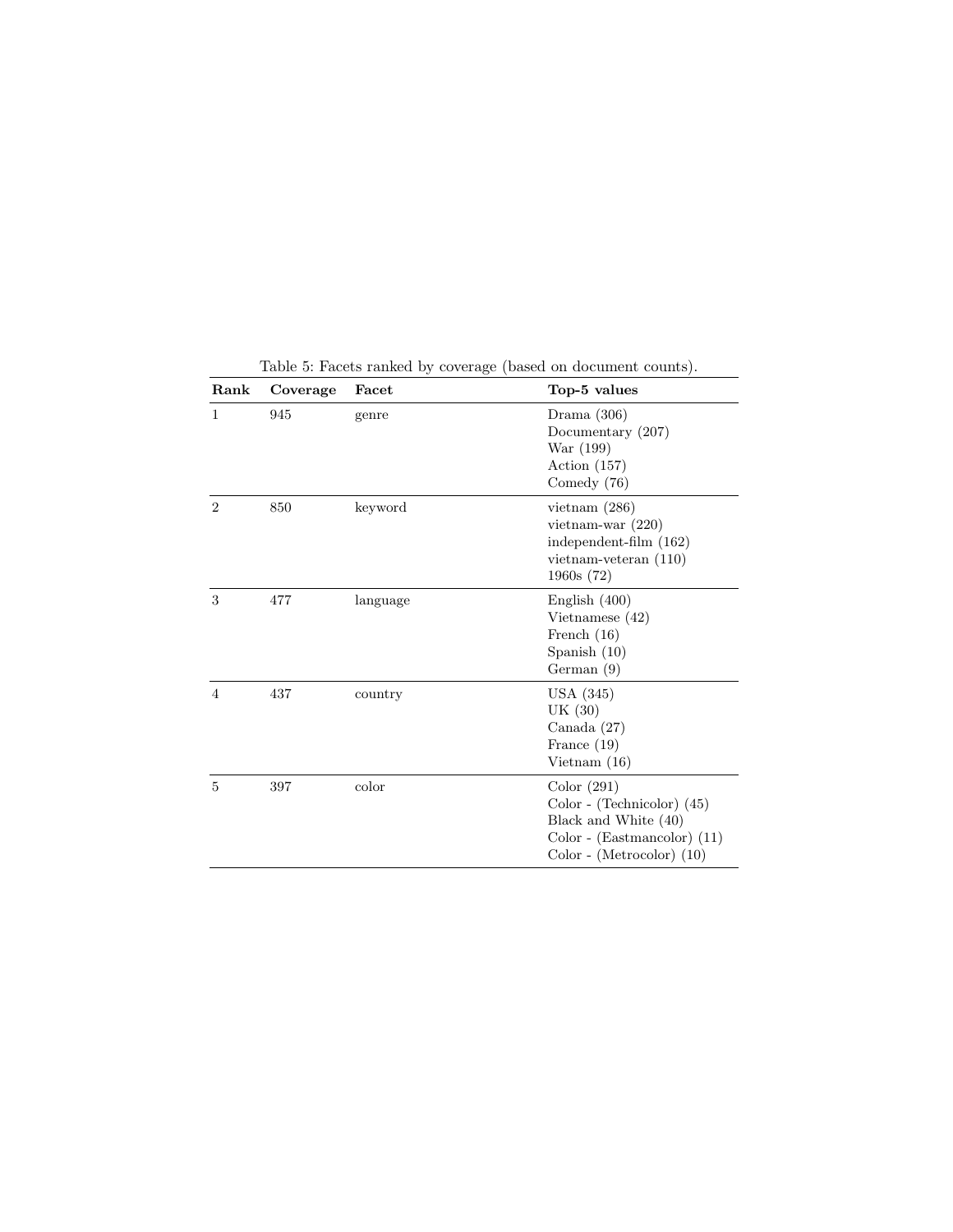#### 3.4 Step 3: Path construction

The selected set of facets with corresponding top  $n$  ranked values form the basis of the facet hierarchy. Paths in the hierarchy are generated by selecting a value for the first facet, then a value for the second facet, etc. The paths respect the rankings of the values along the path. That is, paths through high-ranked facet values are listed at the top of the hierarchy, followed by paths through lowerranked facet values. In order to restrict the number of paths in the hierarchy (not all logically possible paths are considered relevant) we return only paths that we think are useful recommendations for the user, using a formal criterium. In our current implementation, only paths are included which lead to a set of documents of a specified size.<sup>[3](#page-9-0)</sup> Paths that lead to fewer documents (e.g.,  $< 10$ ) documents) are ignored because they are too specific. Conversely, paths that lead to a larger number of documents (e.g., > 20 documents) are considered too general, and the system will attempt to branch into a deeper, more specific level.

We generate trees for 'movies' and 'persons' independently and join them in the order of the highest number of paths. (For most queries there were more movie paths than person paths.) An example of our approach to constructing paths through facet values is shown below. We display the tree corresponding to the 'Vietnam' query, using the facets from Table [5:](#page-8-0)

 $<$ topic tid="2011205">  $\langle$  fv f="/movie/overview/genres/genre" v="Drama">  $\langle$  fv f="/movie/overview/keywords/keyword" v="vietnam">  $\langle$ fv f="/movie/additional\_details/languages/language" v="Vietnamese">  $\langle$  fv f="/movie/additional\_details/countries/country" v="USA">  $\langle$  fv f="/movie/additional\_details/colors/color" v="Color"/>  $\langle$ fv>  $\langle$ fv>  $\langle$ fv>  $\langle$  fv f="/movie/overview/keywords/keyword" v="vietnam-war">  $\langle$ fv f="/movie/additional\_details/languages/language" v="English">  $\langle$  fv f="/movie/additional\_details/countries/country" v="USA">  $\langle$  fv f="/movie/additional\_details/colors/color" v="Color - (Technicolor)"/>  $\langle$ fv>  $\langle$ fv>  $\langle$ fv f="/movie/additional\_details/languages/language" v="Vietnamese">  $\langle$ fv f="/movie/additional\_details/countries/country" v="USA"/>  $\langle$ fv>  $\langle$ fv>  $\langle$ fv f="/movie/overview/keywords/keyword" v="vietnam-veteran">  $\langle$  fv f="/movie/additional\_details/languages/language" v="English">  $\langle$  fv f="/movie/additional\_details/countries/country" v="USA">  $\langle$ fv f="/movie/additional\_details/colors/color" v="Color - (Technicolor)"/>

<span id="page-9-0"></span><sup>3</sup> As an inclusion criterium, we keep all paths that lead to a set of 10-20 documents.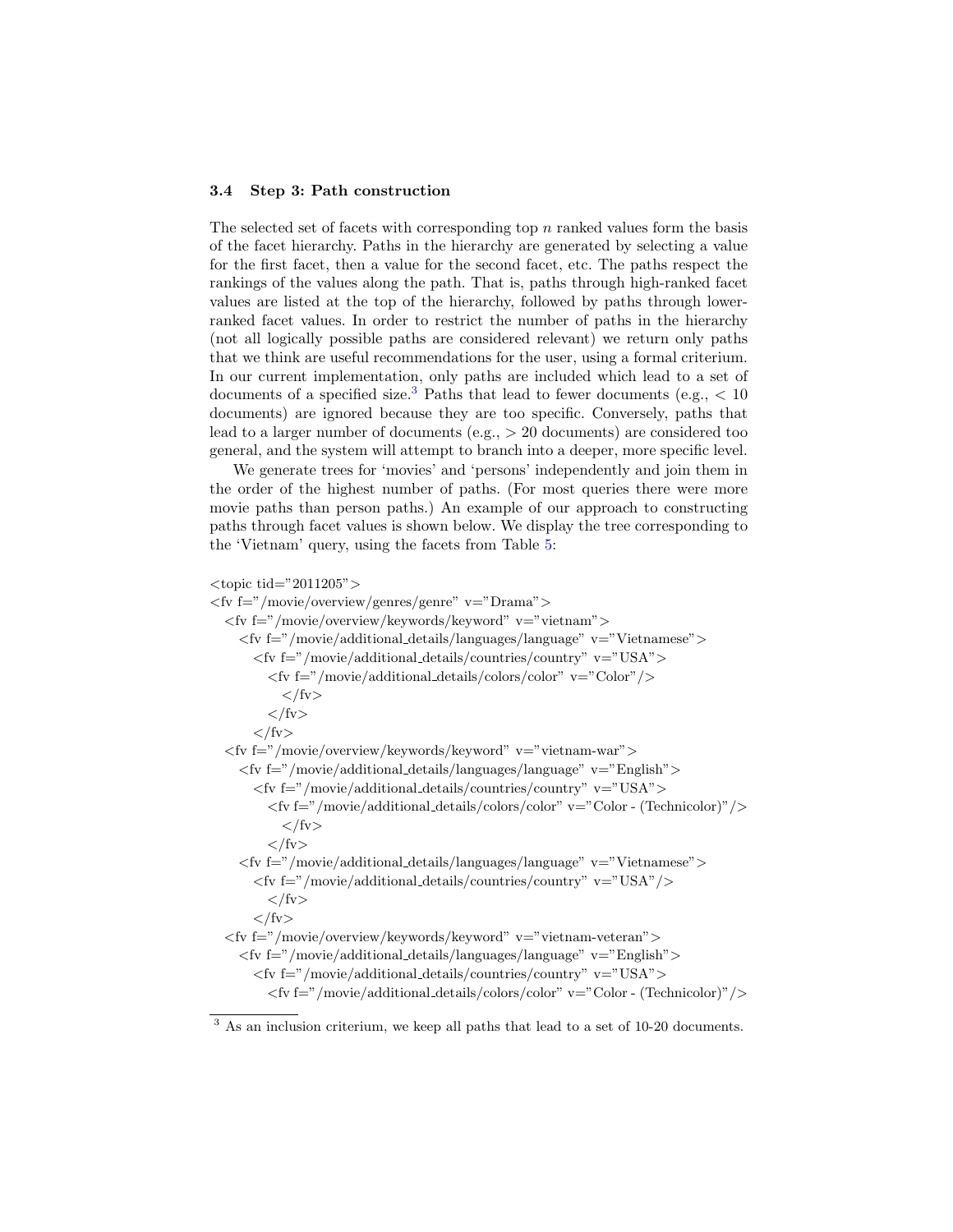$\langle$ fv>  $\langle$ fv>  $\langle$ fv>  $\langle$ fv>  $\langle$  fv f="/movie/overview/genres/genre" v="Documentary">  $\langle$ fv f="/movie/overview/keywords/keyword" v="vietnam">  $\langle$  fv f="/movie/additional\_details/languages/language" v="English">  $\langle$  fv f="/movie/additional\_details/countries/country" v="USA">  $\langle$  fv f="/movie/additional\_details/colors/color" v="Black and White"/>  $\langle$ fv>  $\langle$ fv>  $\langle$ fv>  $\langle$  fv f="/movie/overview/keywords/keyword" v="vietnam-war">  $\langle$ fv f="/movie/additional\_details/languages/language" v="English">  $\langle$  fv f="/movie/additional\_details/countries/country" v="USA">  $\langle$  fv f="/movie/additional\_details/colors/color" v="Black and White"/>  $\langle$ fv>  $\langle$ fv>  $\langle$ fv>  $\langle$  fv f="/movie/overview/keywords/keyword" v="vietnam-veteran">  $\langle$  fv f="/movie/additional\_details/languages/language" v="English">  $\langle$ fv f="/movie/additional\_details/countries/country" v="USA">  $\langle$  fv f="/movie/additional\_details/colors/color" v="Color"/>  $\langle$ fv>  $\langle$ fv>  $\langle$ fv>  $<$ fv f="/movie/overview/keywords/keyword" v="1960s">  $\langle$ fv f="/movie/additional\_details/languages/language" v="English">  $\langle$  fv f="/movie/additional\_details/countries/country" v="USA">  $\langle$  fv f="/movie/additional\_details/colors/color" v="Color"/>  $\langle$ fv>  $\langle$ fv>

## . . .

#### 3.5 The Faceted Seach runs

With the methodology described above, a total of 32 runs was generated by varying the parameters listed in Table [6.](#page-11-1) From this set the following three runs were selected for submission:

- UAms2011indri-c-cnt This is our baseline run which implements the standard approach of selecting those facet values that summarize the largest number of documents.
- UAms2011indri-cNO-scr2 : This run uses weighted result aggregation (using retrieval scores, in contrast to the unranked aggregation in the baseline run). In addition, this run penalizes overlap between document sets that correspond to different facet values.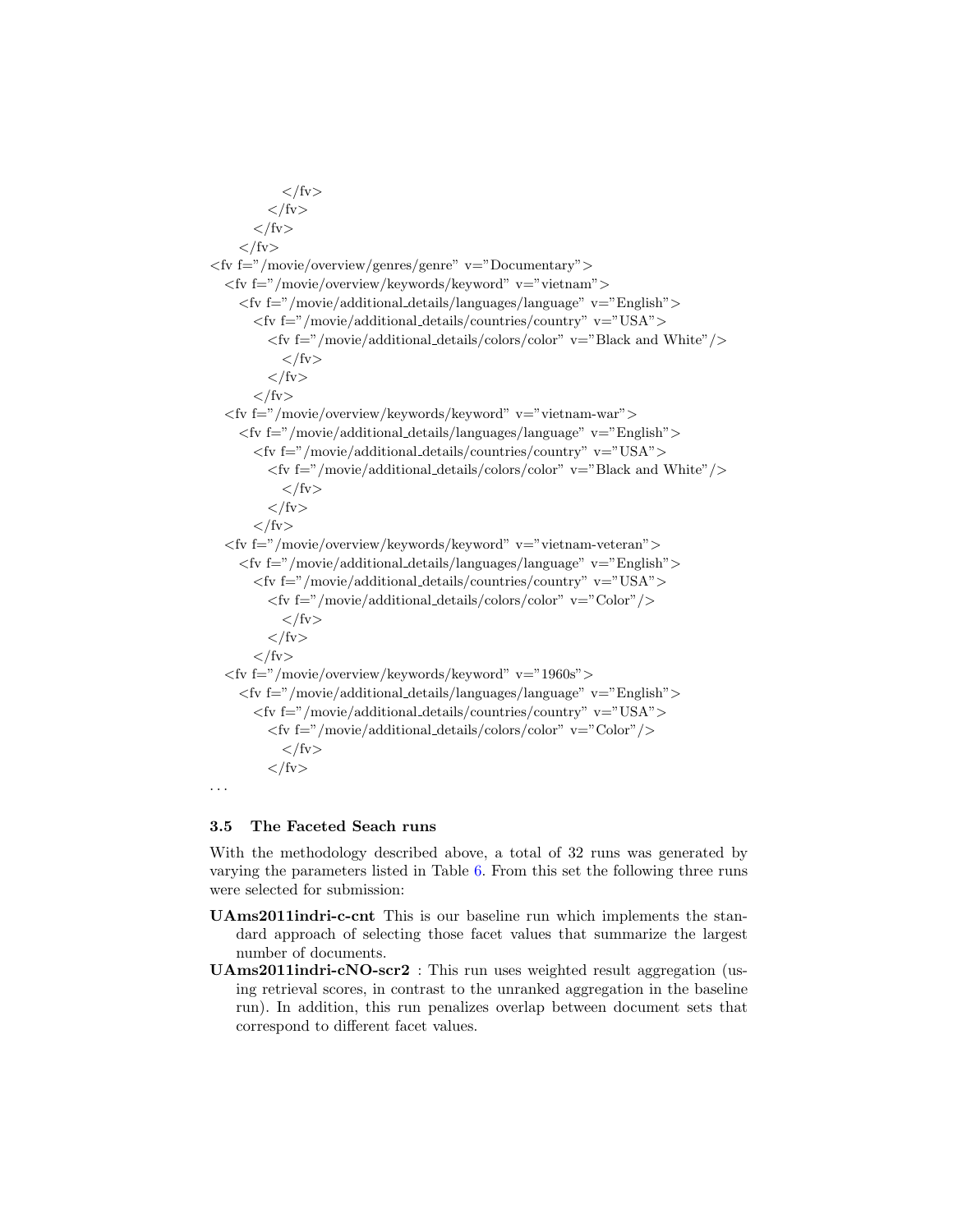<span id="page-11-1"></span>Table 6: Experimental parameters (which resulted in  $2x4x2x1x2x1x1 = 32$  runs)

| Parameter                      | Values                         |
|--------------------------------|--------------------------------|
| Ad hoc input                   | lucene, indri                  |
| Document weights               | $count, length, score, score2$ |
| Selection method               | coverage, coverageNO           |
| Number of facets               | 5.                             |
| Number of values               | 5, 10                          |
| Min. number of path results 10 |                                |
| Max. number of path results 20 |                                |

UAms2011lucene-cNO-lth : The third run uses the Lucene run that was provided by the INEX organizers. The run uses weighted result aggregation based on document lengths (file sizes, as opposed to retrieval scores).

#### 3.6 Results and discussion

Our run for the Ad Hoc Task ranked 1st (based on MAP scores;  $MAP = 0.3969$ ). The success of our Ad Hoc run indicates that indexing the complete XML structure of IMDb is not necessary for effective document retrieval. It appears, at least for the Ad Hoc case, that it suffices to index leaf elements. Results of the Faceted Search Task are unknown at this time.

## <span id="page-11-0"></span>4 Conclusion

In this paper we discussed our participation in the INEX 2011 Book and Data Centric Tracks.

In the Book Track we participated in the Social Search for Best Books task and focused on comparing different document representations based on professional metadata and user-generated metadata. Our main finding is that standard language models perform better on representations of user-generated metadata than on representations of professional metadata.

In our result analysis we differentiated between topics requesting fiction and non-fiction books and between subject-related topics, author-related topics and genre-related topics. Although the patterns are similar across topic types and genres, we found that social metadata is more effective for fiction topics than for non-fiction topics, and that regardless of document representation, all systems perform better on author-related topics than on subject related topics and worst on genre-related topics. We expect this is related to the specificity and clarity of these topic types. Author-related topics are highly specific and target a clearly defined set of books. Subject-related topics are broader and less clearly defined, but can still be specific. Genre-related topics are very broad—many genres have tens of thousands of books—and are also more vague information needs that are closer to exploratory search.

In future work we will look closer at the relative value of various types of metadata and directly compare individual types of metadata such as reviews,